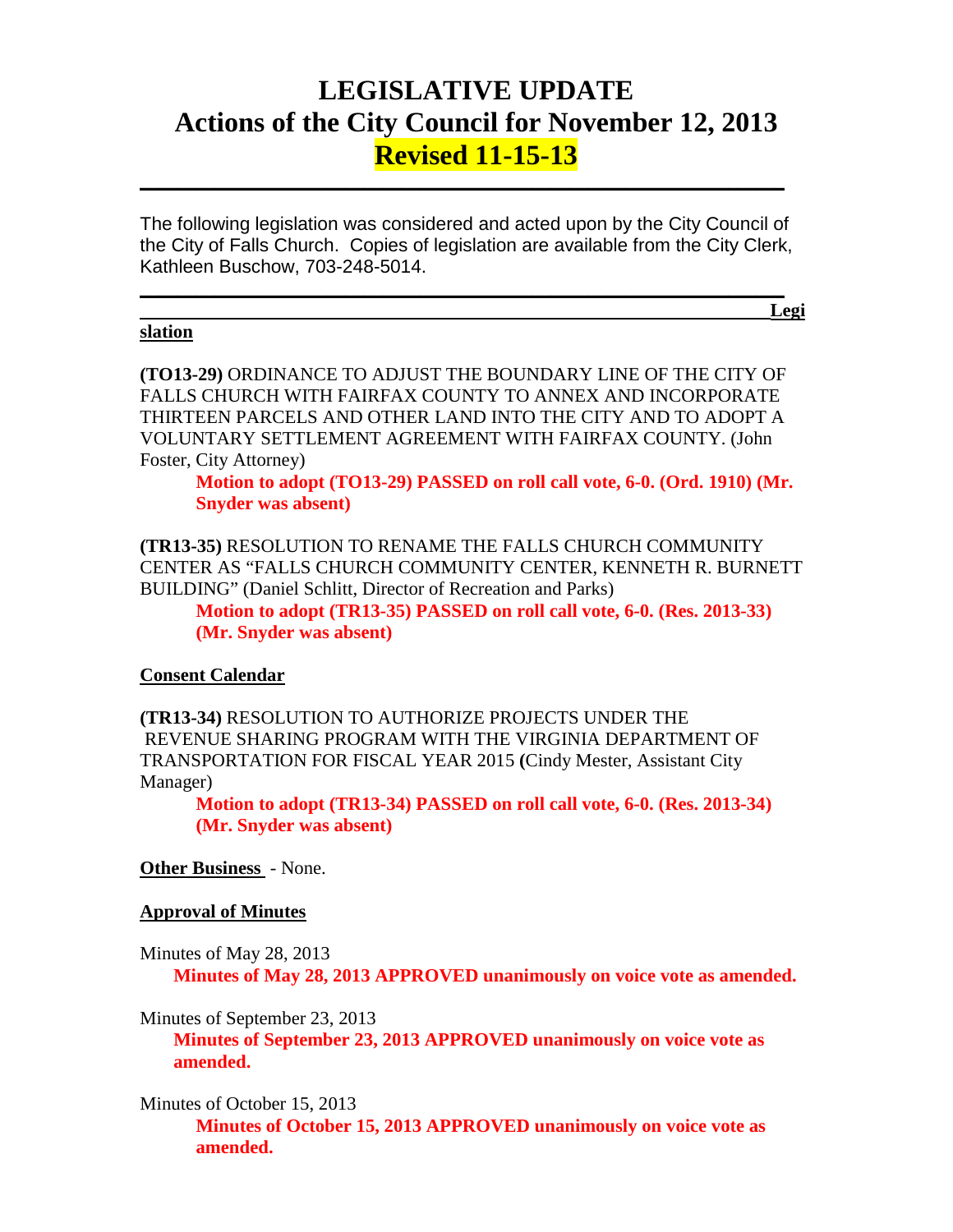## Minutes of October 28, 2013 **Minutes of October 28, 2013 APPROVED 4-0 on voice vote as amended, with Mayor Baroukh and Mr. Peppe ABSTAINING. (Mr. Snyder was absent)**

**Closed Session** – Pursuant to (1) Section 2.2-3711. (A) 29 of the Code of Virginia for the "discussion of the award of a public contract involving the expenditure of public funds, including interviews of bidders or offerors, and discussion of the terms or scope of such contract, where discussion in an open session would adversely affect the bargaining position or negotiating strategy of the public body." [Interjurisdictional Contracts]… and (2) Section 2.2-3711. (A) 1. "Discussion, consideration, or interviews of prospective candidates for employment; assignment, appointment,….of specific public officers, appointees, or employees of any public body;…" [Interim City Attorney]

**MOTION:** Mr. Kaylin MOVED, seconded by Ms. Barry, that the City Council appoint the law firm of Greehan, Taves, Pandak and Stoner as Interim City Attorney for the City of Falls Church, effective November 18, 2013, and that the City Manager is authorized an directed to execute the retainer agreement with the firm dated October 28, 2013.

**ROLL CALL VOTE**: There being no further discussion, the Mayor asked the City Clerk to call the roll on the motion:

Ms. Barry: YES Mr. Duncan: YES Mr. Kaylin: YES Mr. Peppe: YES Mr. Tarter: YES Mayor Baroukh: YES

The motion PASSED 6-0. (Mr. Snyder was absent.)

## **Adjournment**

Upon proper motion and unanimous voice vote, the meeting was ADJOURNED at 9:03 p.m.

# **Check List**

|                                     | Legislation      | Done |
|-------------------------------------|------------------|------|
| Agendas-Notices-Legislative Updates | <b>Ord. 1910</b> |      |
|                                     | Res. 2013-34     |      |
|                                     | Res. 2013-33     |      |
| <b>Update Code Book</b>             | Ord. 1910        |      |

The City of Falls Church is committed to the letter and spirit of the Americans with Disabilities Act. This document will be made available in alternate format upon request.